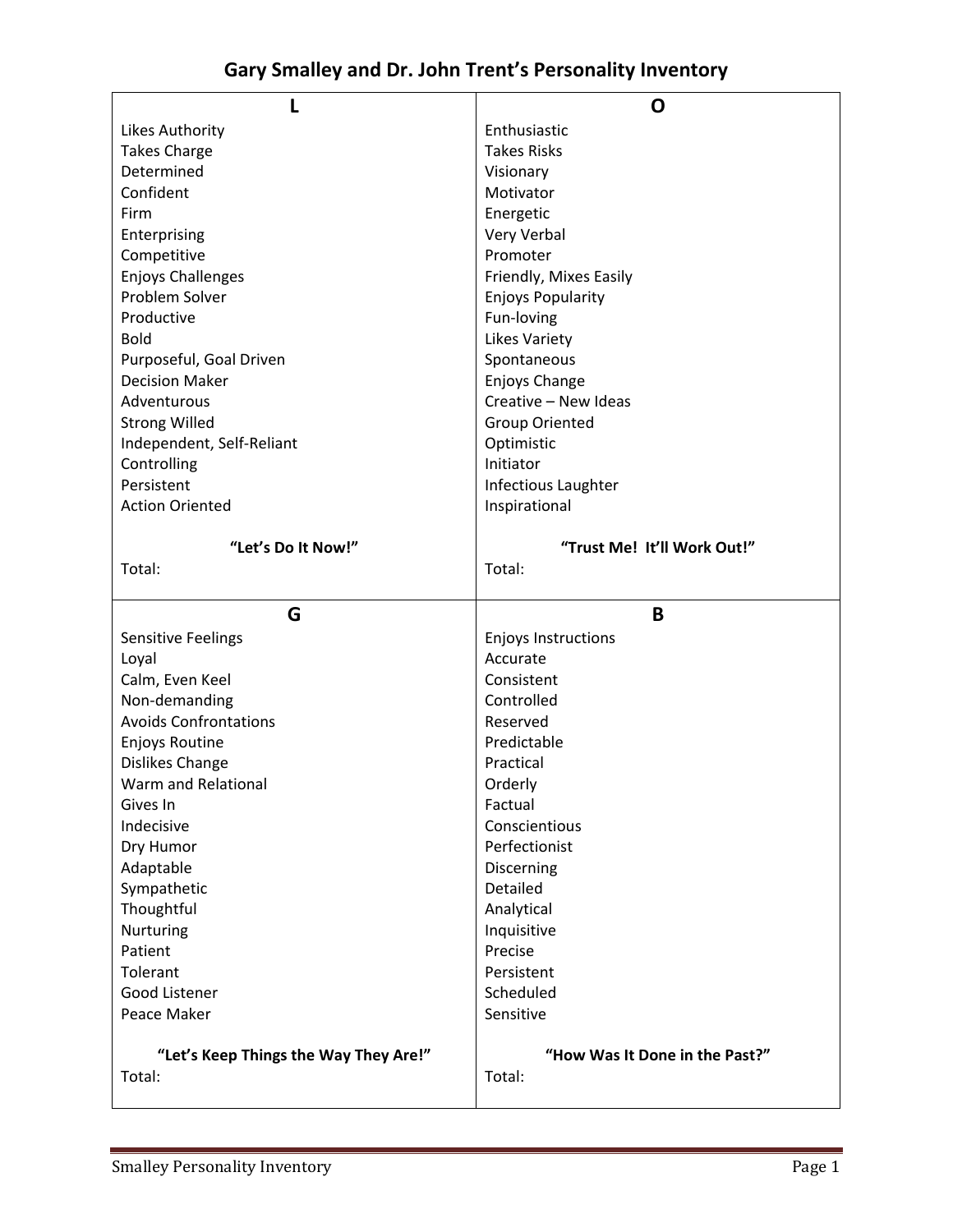**Personality Strengths Survey Chart**

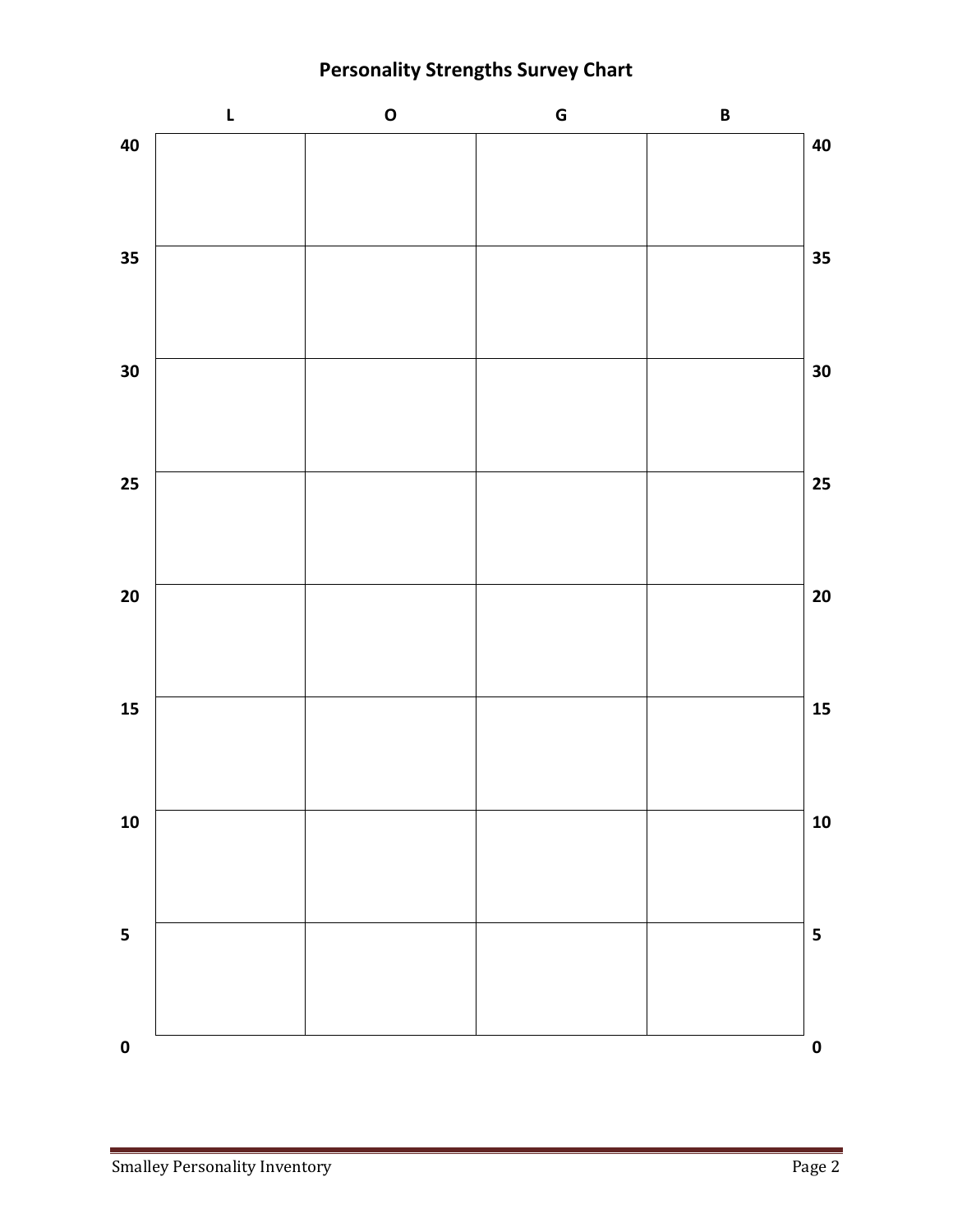|--|

|                                 | The Lion's Strengths                                                                                                                                                                                                                           | The Lion's Weaknesses                                                                                                                                                                                                                                                                |
|---------------------------------|------------------------------------------------------------------------------------------------------------------------------------------------------------------------------------------------------------------------------------------------|--------------------------------------------------------------------------------------------------------------------------------------------------------------------------------------------------------------------------------------------------------------------------------------|
| E<br>M<br>O<br>т<br>O<br>N<br>S | <b>Born Leader</b><br><b>Dynamic and Active</b><br><b>Must Correct Wrongs</b><br><b>Strong-Willed and Decisive</b><br>Unemotional<br>Not Easily Discouraged<br>Independent and Self-Sufficient<br><b>Exudes Confidence</b><br>Can Run Anything | <b>Bossy</b><br>Impatient<br>Quick-Tempered<br>Can't Relax<br>Too Impetuous<br><b>Enjoys Controversy and Arguments</b><br>Won't Give Up When Losing<br>Comes On Too Strong<br>Inflexible<br>Is Not Complimentary<br><b>Dislikes Tears and Emotion</b><br>Is Unsympathetic            |
| W<br>O<br>R<br>К                | <b>Goal Oriented</b><br>Sees the Whole Picture<br><b>Organizes Well</b><br><b>Seeks Practical Solutions</b><br>Moves Quickly to Action<br>Delegates Work<br>Makes the Goal<br><b>Stimulates Activity</b><br>Thrives on Opposition              | Little Tolerance for Mistakes<br>Doesn't Analyze Details<br>Bored by Trivia<br>May Make Rash Decisions<br>May be Rude or Tactless<br><b>Manipulates People</b><br>Demanding of Others<br><b>End Justifies the Means</b><br>Work May Become Their God<br>Demands Loyalty in the Ranks |
| F<br>R<br>E<br>N<br>D<br>S      | Has Little Need for Friends<br>Will Work for Group Activity<br>Will Lead and Organize<br>Is Usually Right<br><b>Excels in Emergencies</b>                                                                                                      | <b>Tends to Use People</b><br><b>Dominates Others</b><br>Decides for Others<br>Knows Everything<br>Can Do Everything Better<br>Is Too Independent<br>Possessive of Friends and Mate<br>Can't Say, "I'm Sorry"<br>May Be Right, but Unpopular                                         |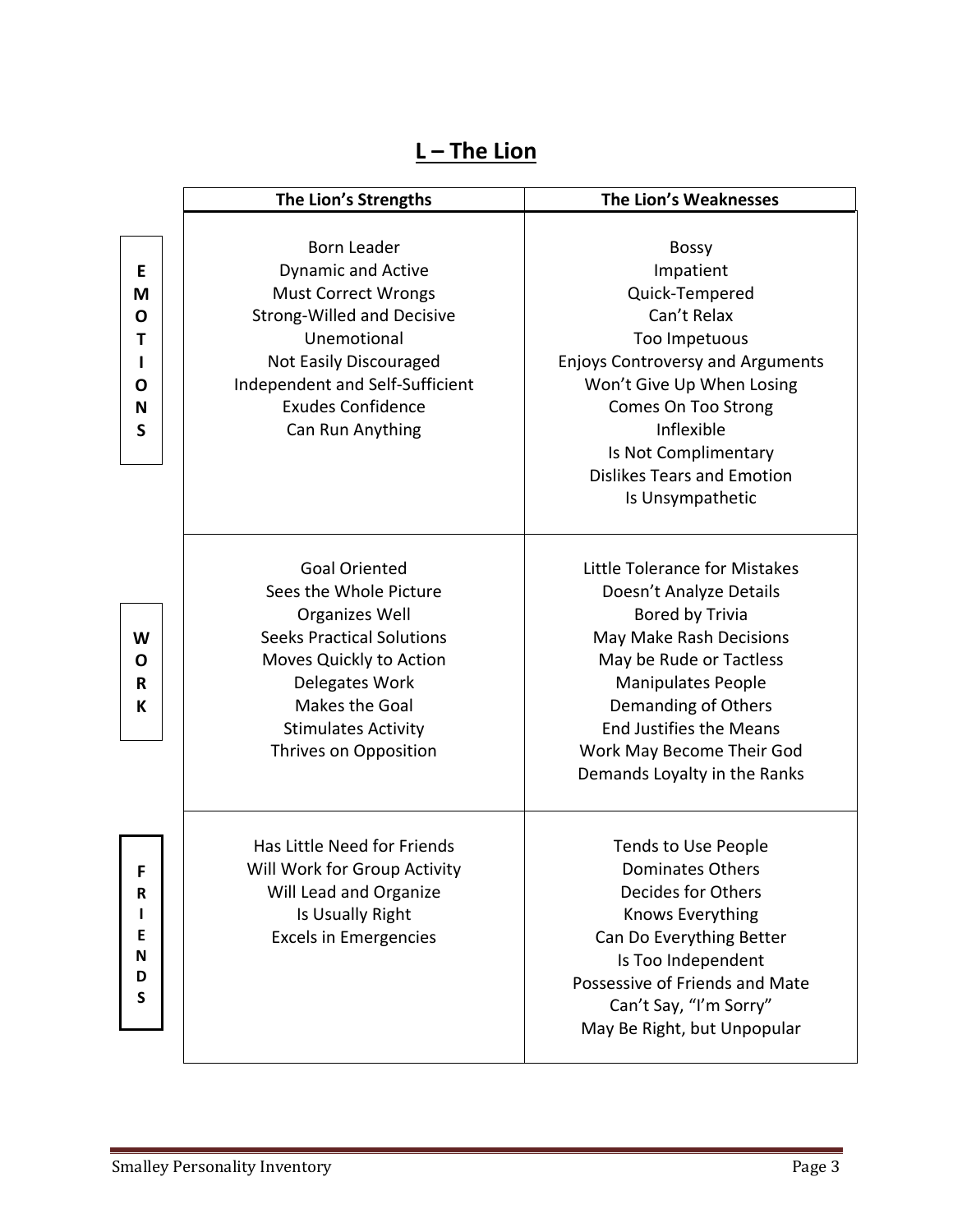## **O – The Otter**

|                                 | The Otter's Strengths                                                                                                                                                                                                                                                                                                                                                              | The Otter's Weaknesses                                                                                                                                                                                                                                                                                                                                                                     |
|---------------------------------|------------------------------------------------------------------------------------------------------------------------------------------------------------------------------------------------------------------------------------------------------------------------------------------------------------------------------------------------------------------------------------|--------------------------------------------------------------------------------------------------------------------------------------------------------------------------------------------------------------------------------------------------------------------------------------------------------------------------------------------------------------------------------------------|
| Е<br>M<br>O<br>т<br>O<br>N<br>S | <b>Appealing Personality</b><br>Talkative, Story Teller<br>Life of the Party<br>Good Sense of Humor<br>Memory for Color<br>Physically Holds onto Listener<br><b>Emotional and Demonstrative</b><br>Cheerful and Bubbling Over<br>Curious<br>Good on Stage<br>Wide-Eyed and Innocent<br>Lives in the Present<br><b>Changeable Disposition</b><br>Sincere at Heart<br>Always a Child | <b>Compulsive Talker</b><br><b>Exaggerates and Elaborates</b><br>Dwells on Trivia<br>Can't Remember Names<br><b>Scares Others Off</b><br>Too Happy for Some<br>Has Restless Energy<br>Egotistical<br><b>Blusters and Complains</b><br>Naïve, Gets Taken In<br>Has Loud Voice and Laugh<br>Controlled by Circumstances<br><b>Gets Angry Easily</b><br>Seems Phony to Some<br>Never Grows Up |
| W<br>O<br>R<br>К                | <b>Volunteers for Jobs</b><br>Thinks Up New Activities<br>Looks Great on the Surface<br><b>Creative and Colorful</b><br>Has Energy and Enthusiasm<br>Starts in a Flashy Way<br>Inspires Others to Join<br>Charms Others to Work                                                                                                                                                    | <b>Would Rather Talk</b><br><b>Forgets Obligations</b><br>Doesn't Follow Through<br><b>Confidence Fades Fast</b><br>Undisciplined<br>Priorities Out of Order<br>Decides by Feelings<br><b>Easily Distracted</b><br><b>Wastes Time Talking</b>                                                                                                                                              |
| F<br>R<br>E<br>N<br>D<br>S      | <b>Makes Friends Easily</b><br>Loves People<br>Thrives on Compliments<br><b>Seems Exciting</b><br><b>Envied by Others</b><br>Doesn't Hold Grudges<br>Apologizes Quickly<br><b>Prevents Dull Moments</b><br>Likes Spontaneous Activities                                                                                                                                            | Hates to be Alone<br>Needs to be Center Stage<br>Wants to be Popular<br>Looks for Credit<br><b>Dominates Conversations</b><br>Interrupts and Doesn't Listen<br><b>Answers for Others</b><br>Fickle and Forgetful<br><b>Makes Excuses</b><br><b>Repeats Stories</b>                                                                                                                         |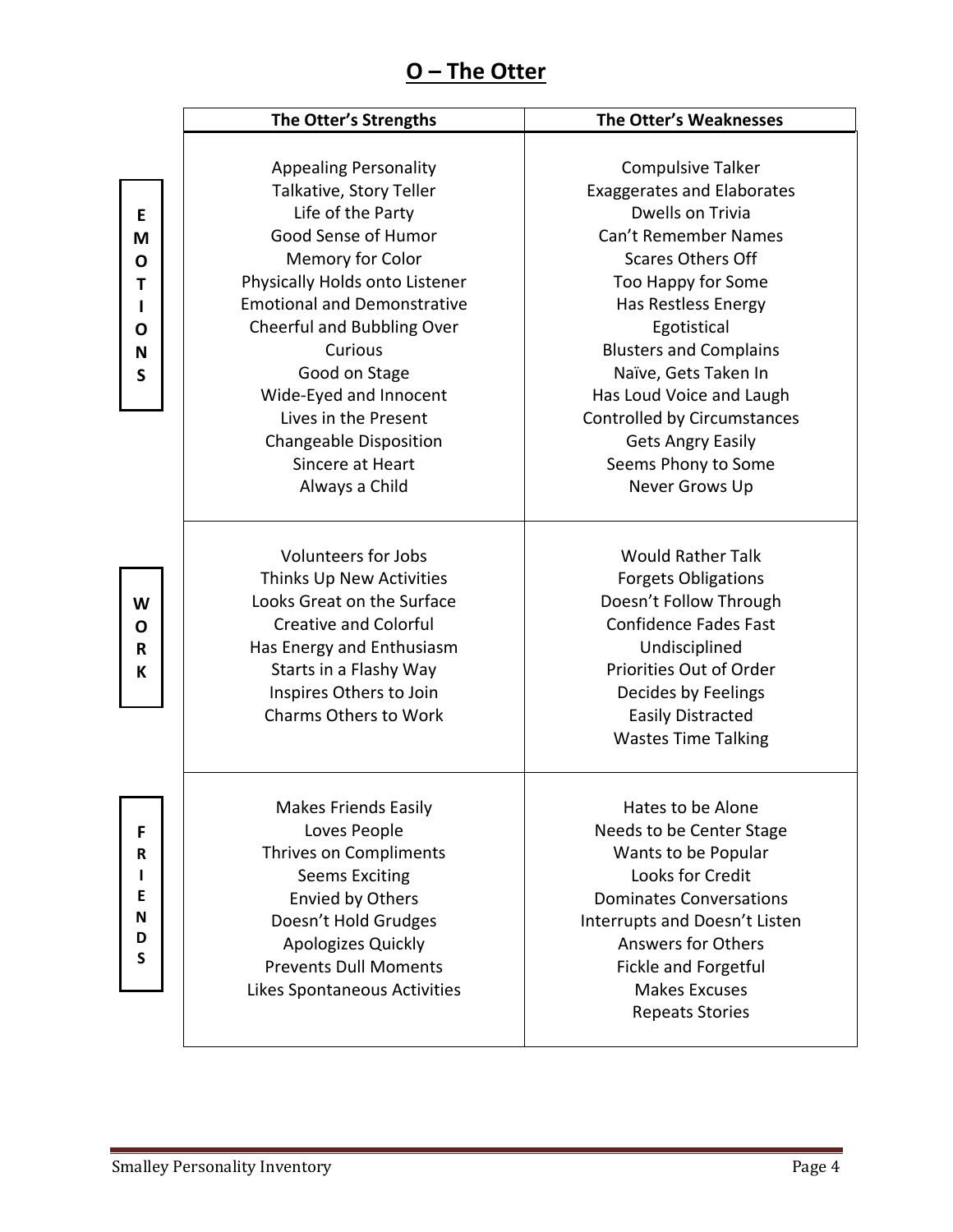| The Beaver |
|------------|
|------------|

|                                 | The Beaver's Strengths                                                                                                                                                                                                                                    | <b>The Beaver's Weaknesses</b>                                                                                                                                                                                                                                                                                              |  |
|---------------------------------|-----------------------------------------------------------------------------------------------------------------------------------------------------------------------------------------------------------------------------------------------------------|-----------------------------------------------------------------------------------------------------------------------------------------------------------------------------------------------------------------------------------------------------------------------------------------------------------------------------|--|
| E<br>M<br>O<br>Τ<br>O<br>N<br>S | Deep and Thoughtful<br>Analytical<br>Serious and Purposeful<br><b>Talented and Creative</b><br><b>Artistic or Musical</b><br>Philosophical and Poetic<br>Appreciative of Beauty<br>Sensitive to Others<br>Self-Sacrificing<br>Conscientious<br>Idealistic | Remembers the Negative<br>Moody and Depressed<br><b>Enjoys Being Hurt</b><br>Has False Humility<br>Off In Another World<br>Low Self Image<br>Has selective hearing<br>Self-Centered<br>Too Introspective<br><b>Guilt Feeling</b><br><b>Persecution Complex</b><br>Tends to Hypochondria                                     |  |
| W<br>O<br>$\mathbf R$<br>К      | <b>Volunteers for Jobs</b><br>Thinks Up New Activities<br>Looks Great on the Surface<br><b>Creative and Colorful</b><br>Has Energy and Enthusiasm<br>Starts in a Flashy Way<br>Inspires Others to Join<br><b>Charms Others to Work</b>                    | Not People Oriented<br><b>Depressed Over Imperfections</b><br><b>Chooses Difficult Work</b><br><b>Hesitant To Start Projects</b><br>Spends Too Much Time Planning<br>Prefers Analysis To Work<br>Self-Deprecating<br><b>Hard To Please</b><br>Standards Often Too High<br>Deep Need For Approval                            |  |
| F<br>R<br>E<br>N<br>D<br>S      | <b>Makes Friends Easily</b><br>Loves People<br>Thrives on Compliments<br><b>Seems Exciting</b><br><b>Envied by Others</b><br>Doesn't Hold Grudges<br>Apologizes Quickly<br><b>Prevents Dull Moments</b><br>Likes Spontaneous Activities                   | <b>Through Others</b><br><b>Insecure Socially</b><br><b>Withdrawn And Remote</b><br><b>Critical Of Others</b><br><b>Holds Back Affection</b><br>Dislikes Those In Opposition<br><b>Suspicious Of People</b><br>Antagonistic And Vengeful<br>Unforgiving<br><b>Full Of Contradictions</b><br><b>Skeptical Of Compliments</b> |  |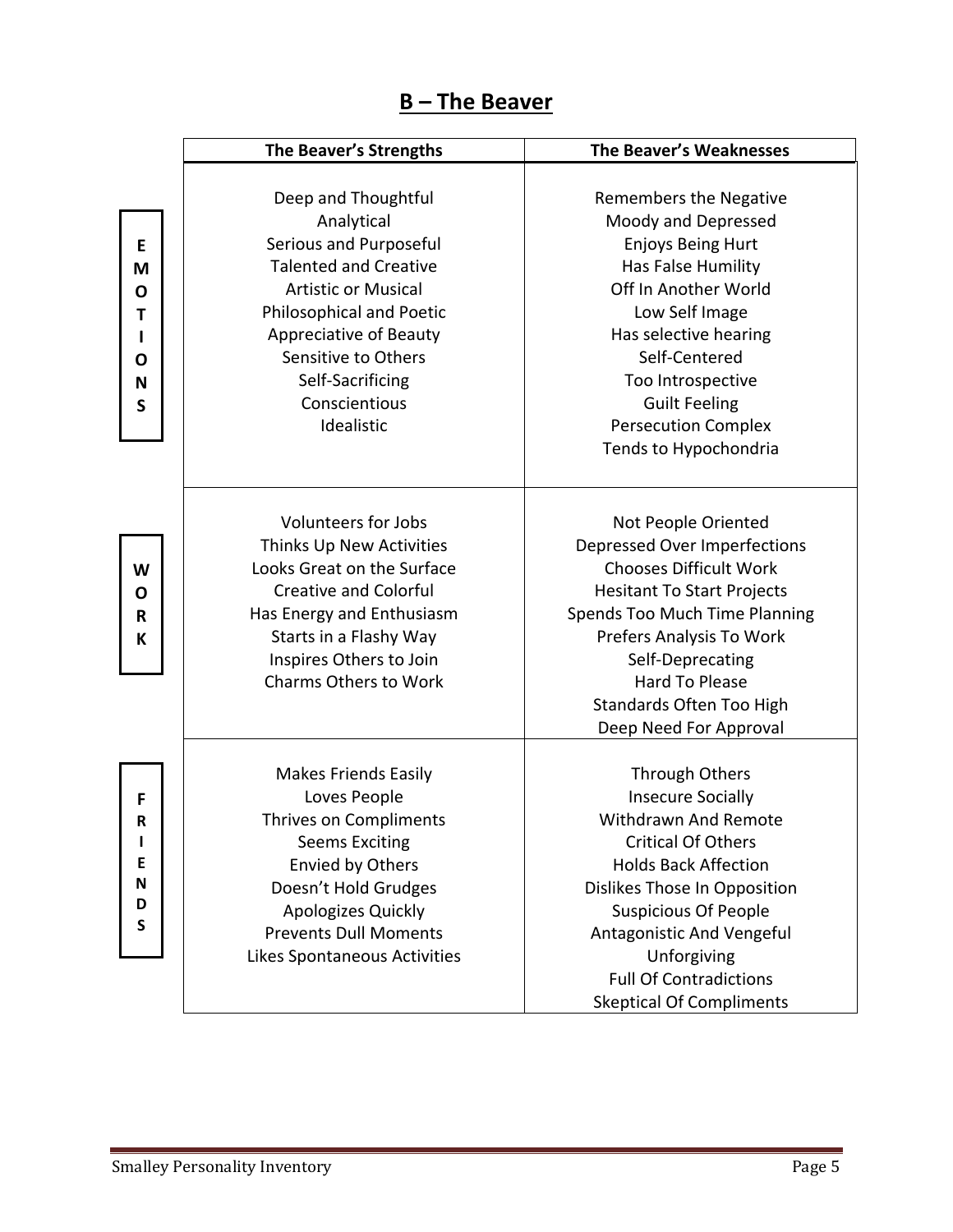|                                 | The Golden Retriever's Strengths                                                                                                                                                          | The Golden Retriever's Weaknesses                                                                                                                                              |  |
|---------------------------------|-------------------------------------------------------------------------------------------------------------------------------------------------------------------------------------------|--------------------------------------------------------------------------------------------------------------------------------------------------------------------------------|--|
|                                 |                                                                                                                                                                                           |                                                                                                                                                                                |  |
|                                 | Low-Key Personality                                                                                                                                                                       | Unenthusiastic                                                                                                                                                                 |  |
| E                               | <b>Easy Going and Relaxed</b>                                                                                                                                                             | <b>Fearful and Worried</b>                                                                                                                                                     |  |
| M                               | Calm, Cool, and Collected                                                                                                                                                                 | Indecisive                                                                                                                                                                     |  |
| Ο                               | Patient, Well-Balanced                                                                                                                                                                    | <b>Avoids Responsibility</b>                                                                                                                                                   |  |
| Т                               | <b>Consistent Life</b>                                                                                                                                                                    | Quiet Will of Iron                                                                                                                                                             |  |
|                                 | Quiet, but Witty                                                                                                                                                                          | Selfish                                                                                                                                                                        |  |
| Ο                               | Sympathetic and Kind                                                                                                                                                                      | Too Shy and Reticent                                                                                                                                                           |  |
| N                               | <b>Keeps Emotions Hidden</b>                                                                                                                                                              | <b>Too Compromising</b>                                                                                                                                                        |  |
| S                               | Happily Reconciled to Life                                                                                                                                                                | Self-Righteous                                                                                                                                                                 |  |
|                                 | All-Purpose Person                                                                                                                                                                        |                                                                                                                                                                                |  |
| W<br>O<br>R<br>К                | <b>Competent and Steady</b><br>Peaceful and Agreeable<br>Has Administrative Ability<br><b>Mediates Problems</b><br><b>Avoids Conflicts</b><br>Good Under Pressure<br>Finds the Easy Way   | Not Goal-Oriented<br>Lacks Self-Motivation<br>Hard to get Moving<br><b>Resents being Pushed</b><br>Lazy and Careless<br><b>Discourages Others</b><br><b>Would Rather Watch</b> |  |
| F<br>R<br>L<br>E<br>N<br>D<br>S | Easy to get Along With<br>Pleasant and Enjoyable<br>Inoffensive<br>Good Listener<br>Dry Sense of Humor<br><b>Enjoys Watching People</b><br>Has Many Friends<br>Has Compassion and Concern | Dampens Enthusiasm<br><b>Stays Uninvolved</b><br>Is Not Exciting<br>Indifferent to Plans<br>Judges Others<br><b>Sarcastic and Teasing</b><br><b>Resists Change</b>             |  |

## **G – The Golden Retriever**